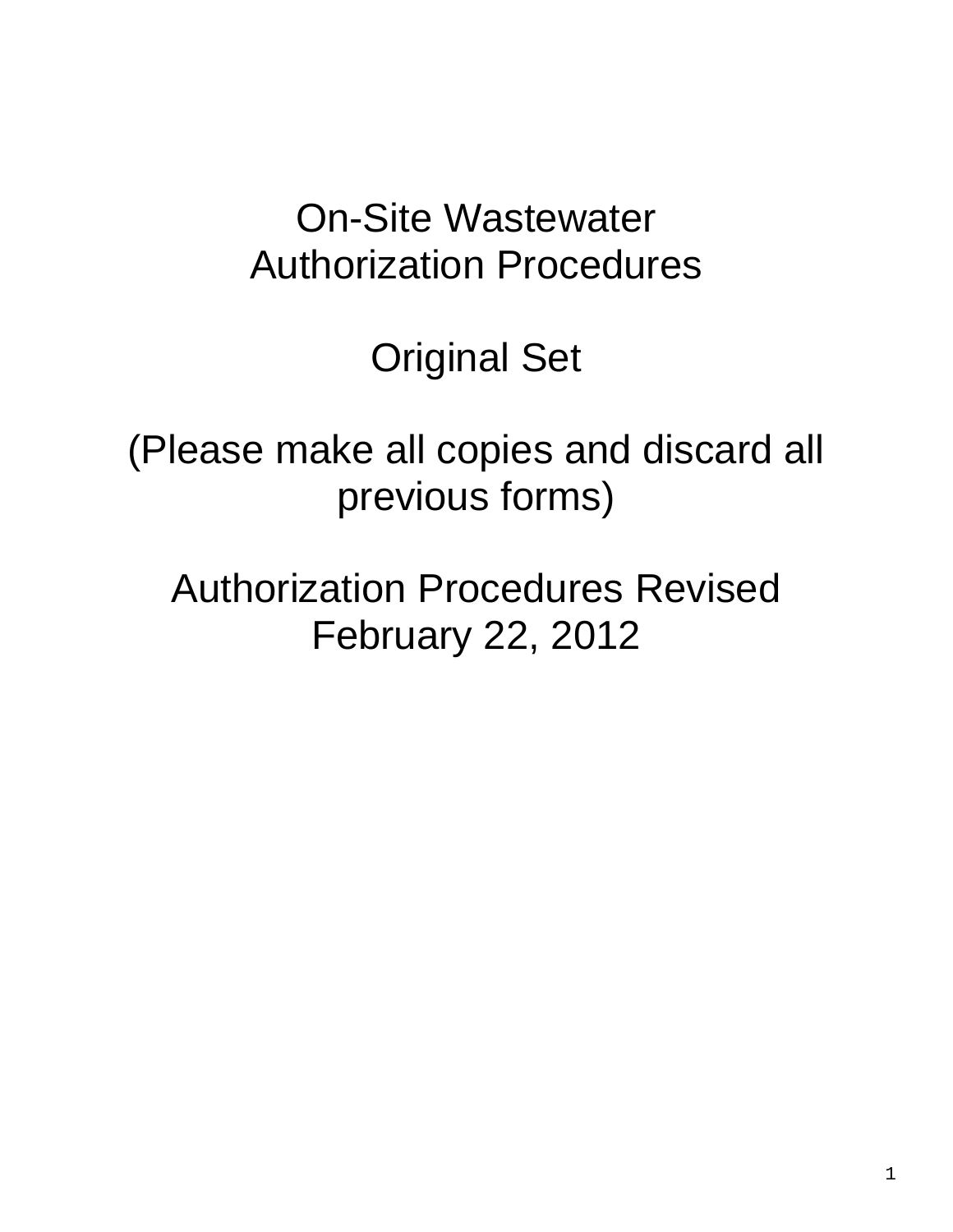## On-Site Wastewater Authorization Procedures Environmental Health Section, On-Site Wastewater Branch

#### **PRELIMINARY ACTIVITIES**

Initial/Date Completed

- 1. The applicant shall successfully complete Initial Intern Training by the Environmental Health Section, DHHS.
- 2. The local health department shall train the applicant to keep daily records of time and activities, and to use forms properly.
- 3. The supervisor shall assign the applicant to an authorized environmental health specialist in the department to learn routine procedures of fieldwork. If no authorized environmental health specialist is available in the interns' department the regional specialist shall find an alternate location for this training. The local health directors of both health departments will be involved in the negotiations concerning training time and location.
- $\_\_4$ . The supervisor and the regional specialist shall discuss and determine if the applicant will accompany the regional soil specialist whenever the regional specialist is doing consultation in that county.
- 5. The supervisor shall supply the applicant with the necessary equipment to enforce the laws and rules and assure that the applicant is familiar with the use of all equipment.
- 6. The supervisor shall assign the applicant to an authorized environmental health specialist for practice of skills and knowledge in the following specific areas:

Laws, rules, policies, and forms Final inspection of systems<br>Site/soil evaluation System repair Site/soil evaluation<br>System design

On-site wastewater system construction

#### **FIELD PRACTICE & REVIEW**

Initial/Date Completed

- 1. Independently evaluate and complete at varying site conditions
	- Site Evaluation form (20), and
	- mock Improvement Permit(s) (I.P.) including Construction Authorization (C.A.) (20), or
	- mock letter(s) of denial. At least one mock letter of denial shall be written out of the 20 sites evaluated.

The mock Improvement Permits and the Authorization of Wastewater Systems Construction (C.A.) shall include a scale drawing, which depicts the property with systems' location and design. This may be accomplished by assigning the applicant to sites that have been recently evaluated by an authorized environmental health specialist.

- 2. With an authorized on-site wastewater environmental health specialist present, conduct at least ten inspections of sewage system installations. One of the ten must be for the repair of an existing sewage system. The applicant must complete a mock Operation Permit for each installation evaluated. The authorized environmental health specialist shall sign the official Operation Permit for each installation. The supervisor shall review both Operation Permits from each installation and resolve any differences. A copy of these documents and the On-Site Wastewater Delegation Procedures, initialed and dated as completed, shall be forwarded to the regional specialist when the request for delegation of authority is made.
	- 3. For Migrant Housing, the applicant shall conduct evaluations of at least three existing on-site wastewater systems and on-site water supplies for compliance with 15A NCAC 18A .1700 and .1900 rules in the presence of an environmental health specialist authorized in a program other than Childhood Lead Poisoning Prevention. The evaluations may be conducted at any location with an on-site water supply and wastewater system.

A review of the records on file and a site visit shall be made for each evaluation. A water sample shall be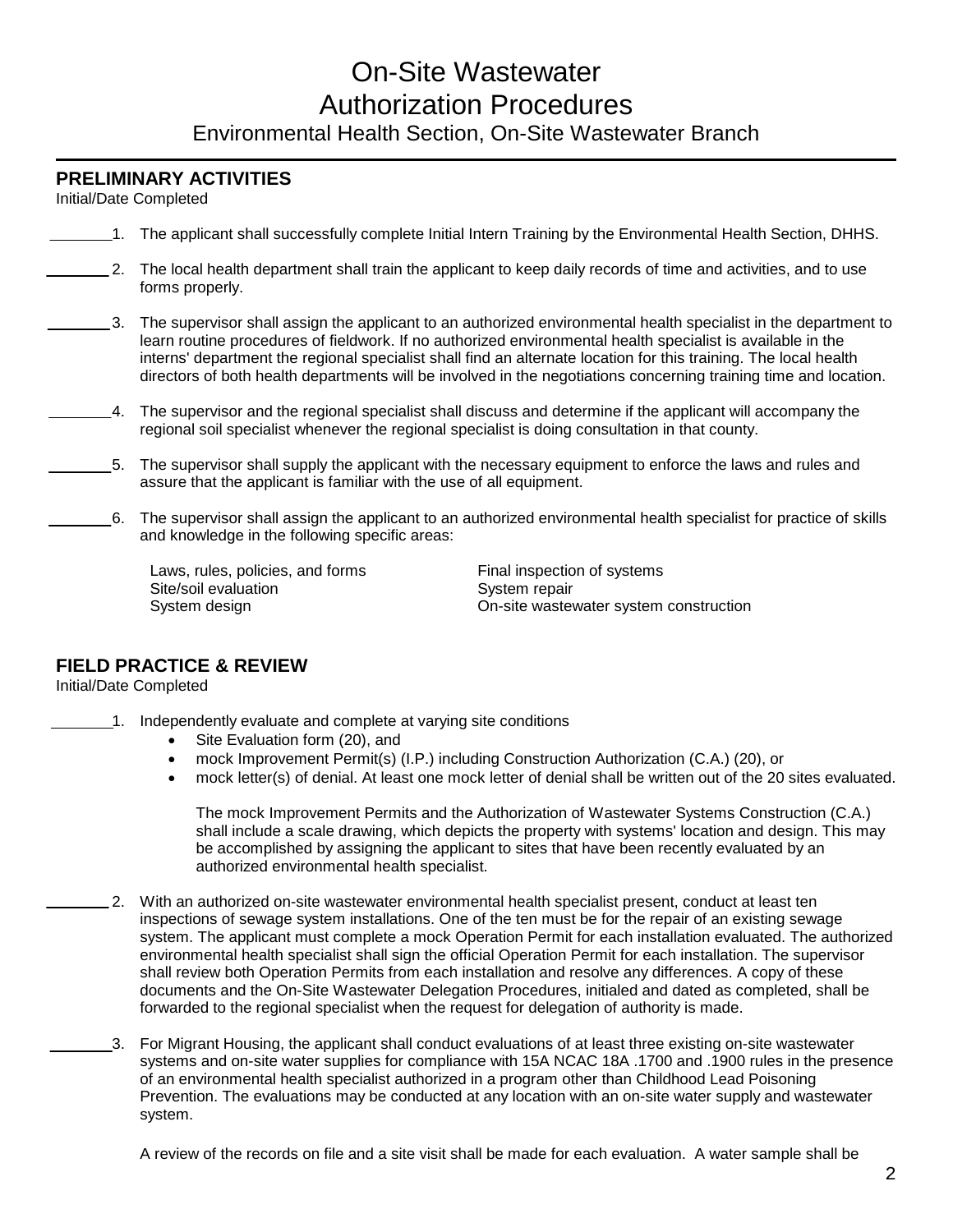collected at each of the sites visited. An inspection form for each site visited shall be completed by the applicant and reviewed and co-signed in the field by the authorized agent. Complete three of each form: *Preoccupancy Evaluation Report of Drinking Water Supply and Wastewater Facilities for Migrant Housing*.

**For each site evaluated**, the following file shall be developed for review and comments made by the supervisor. The applicant shall forward this file to the regional specialist when the request for delegation of authority is made:

- A. Plat
- B. Application
- C. Soil/site Evaluation form completed by the applicant
- D. Mock I.P. and C.A. or denial letter completed by the applicant. (If no applications are denied the file shall include at least one mock letter of denial.)
- E. *Bacteriological Analysis of Water Sample* (DHHS 1294)
- F. *Preoccupancy Evaluation Report of Drinking Water Supply and Wastewater Facilities for Migrant Housing* (DHHS 3765)
- G. *Inspection of Residential Care Facility* (DHHS 2094)
- H. Comment sheet for each of the twenty applications reviewed by the supervisor<br>I. Items A D as completed by the authorized environmental health specialist
- Items A D as completed by the authorized environmental health specialist

**NOTE**: If upon reviewing the file, the regional specialist finds that the applicant needs additional practice, the evaluation for authorization may be postponed until that practice has taken place. To make best use of everyone's time, it is the supervisor/health director's responsibility to see that the applicant has sufficient field practice to prepare the applicant for authorization.

#### **SCHEDULING THE EVALUATION FOR AUTHORIZATION**

Initial/Date Completed

1. When the applicant has completed the PRELIMINARY ACTIVITIES and FIELD PRACTICE & REVIEW, the applicant shall provide the following to the Environmental Health Section:

- A. A properly completed *On-Site Wastewater Authorization Procedur*es *Document* **AND** the Application for Authorization.
- B. As of April 1999, Identification Cards will be issued in a digital format Digital images can be taken at the Raleigh Environmental Health Section offices. We will also accept images sent in by the applicant via email.

Send to: ENVIRONMENTAL HEALTH SECTION OFFICE OF EDUCATION & TRAINING 1632 MAIL SERVICE CENTER RALEIGH NC 27699-1632

- 2. The applicant shall forward the files generated in FIELD PRACTICE & REVIEW to the regional specialist.
- 3. The Environmental Health Section will contact the appropriate regional specialist who will set an appointment to work with the applicant as soon as possible. If the evaluation cannot begin within two months from receipt of completed files and the referral from the division, the regional specialist shall contact his supervisor to arrange for the evaluation to be conducted by another regional specialist. The supervisor will communicate with the education and training specialist when the application has been referred to another regional specialist. Evaluations for authorizations are top priority for the regional specialist.

### **EVALUATION PROCEDURES**

The regional specialist shall spend a sufficient amount of time necessary to determine the applicants' knowledge and skills in the enforcement of laws and rules.

1. The regional specialist shall review the documents generated in FIELD PRACTICE & REVIEW prior to arriving at the local health department for field work with the applicant.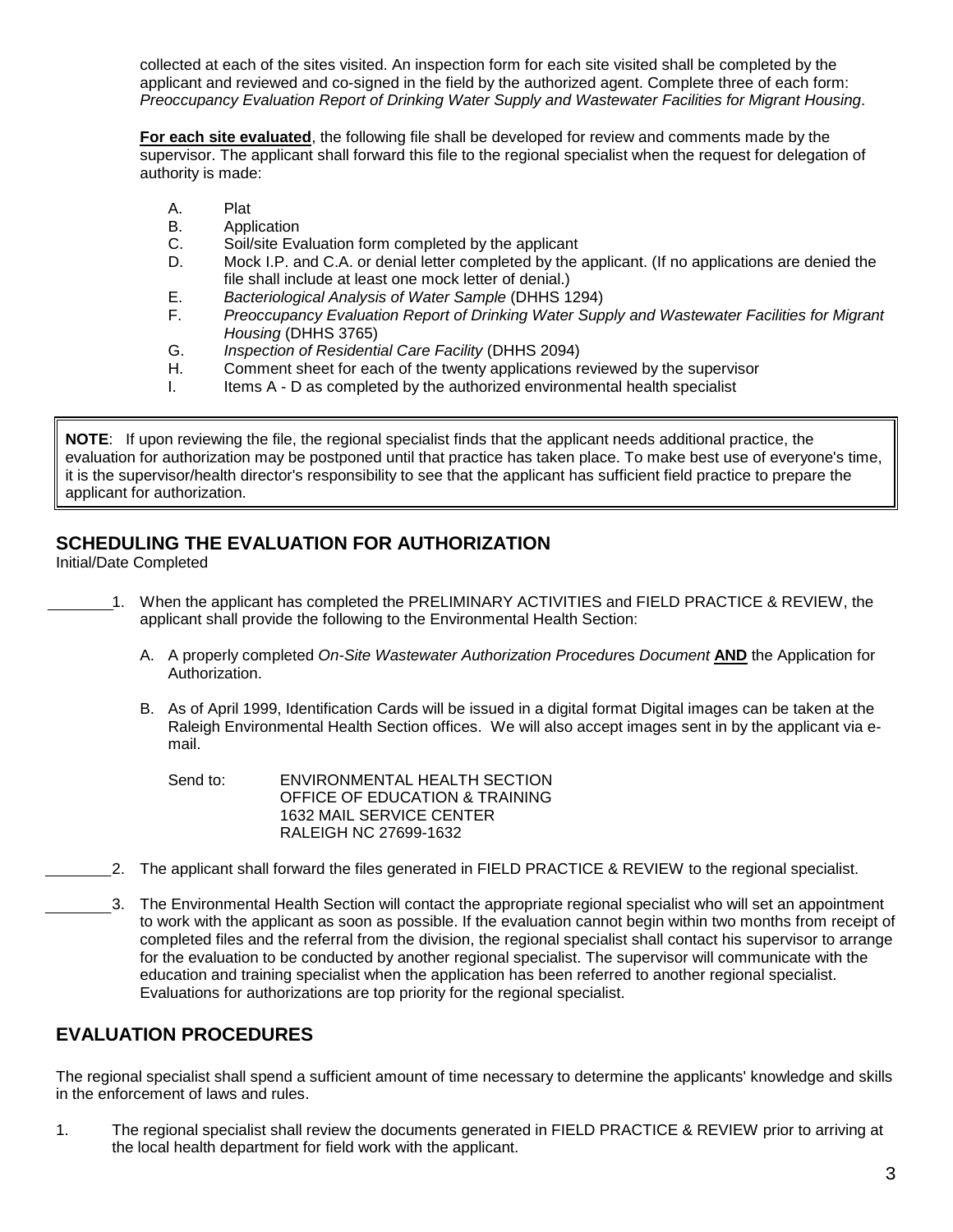- 2. The regional specialist shall coordinate the administration of a written test, which the applicant must pass by a score of 70% or more. The applicant must have taken and scored at least 70% on the written examination prior to the field evaluation by the regional specialist. If the applicant fails the test, he/she will be denied authorization. The written exam may be repeated. The regional specialist shall discuss the test results along with the incorrect answers with the applicant prior to continuing the evaluation.
- 3. The regional specialist shall observe the applicants' knowledge, skills, and ability to properly inspect the installation of at least one, but no more than three conventional sewage systems. The inspection shall include the issuance of Operation Permits or denials of issuance with reasons for the denials cited.
- 4. The regional specialist shall observe the applicants' knowledge, skills, and ability to properly evaluate at least four, but no more than eight applications for Improvement Permits, which have been previously evaluated. If an I.P. or the C.A. cannot be issued due to site suitability, the regional specialist will review the documentation involved with the denial.
- 5. For migrant housing/family foster home delegation, the regional specialist shall observe the applicants' evaluation of at least one existing on-site sewage system and on-site water supply for compliance with 15A NCAC 18A .1700 and .1900. A water sample shall be collected for the site evaluated. The evaluation shall be conducted at a site not previously visited by the applicant.
- 6. The regional specialist shall observe the applicants' evaluation of at least one lot, which has not been previously evaluated.
- 7. A conference will be held with the supervisor or designee to discuss the recommendations for authorization, which will be forwarded to the Environmental Health Section.
- 8. The regional specialist shall recommend granting or denying the applicant the authority to enforce specific laws and rules by completing a recommendation form and forwarding it to the Environmental Health Section as quickly as possible. If the regional specialist cannot recommend delegation be granted after the inspections have been conducted in Steps 3-6 of this section, the recommendation shall be to deny the authorization. If delegation is denied, the specific reasons for denial with recommendations for improvements shall be included.

#### **DELEGATION OF AUTHORITY**

- 1. Upon receipt of the recommendation from the regional specialist, a letter from the State Environmental Health Director will be sent to the applicant approving or denying the request for authorization. If approved, the *Identification Card* will be included as appropriate.
- 2. The authorized agent must carry the *Identification Card* while on duty.
- 3. The *Identification Card* is the property of the Environmental Health Section and must be immediately returned by the authorized agent to the division when he/she is no longer employed with the local health department.
- 4. The applicant may begin to enforce laws and rules when the letter of authorization is received in the local health department.

#### **CHANGE OF EMPLOYMENT**

- 1. If the agent becomes employed in another local health department, the individual must apply for authorization to enforce laws and rules. The following steps must be completed.
	- See PRELIMINARY ACTIVITIES, Step 2 and Step 5;
	- See SCHEDULING THE EVALUATION FOR AUTHORIZATION, Step 1 and Step 3.
- 2. When an authorized agent transfers from one local health department of the state to another, the regional specialist shall assess the need for additional training, which may include attending initial internship training at the expense of the employing health department.